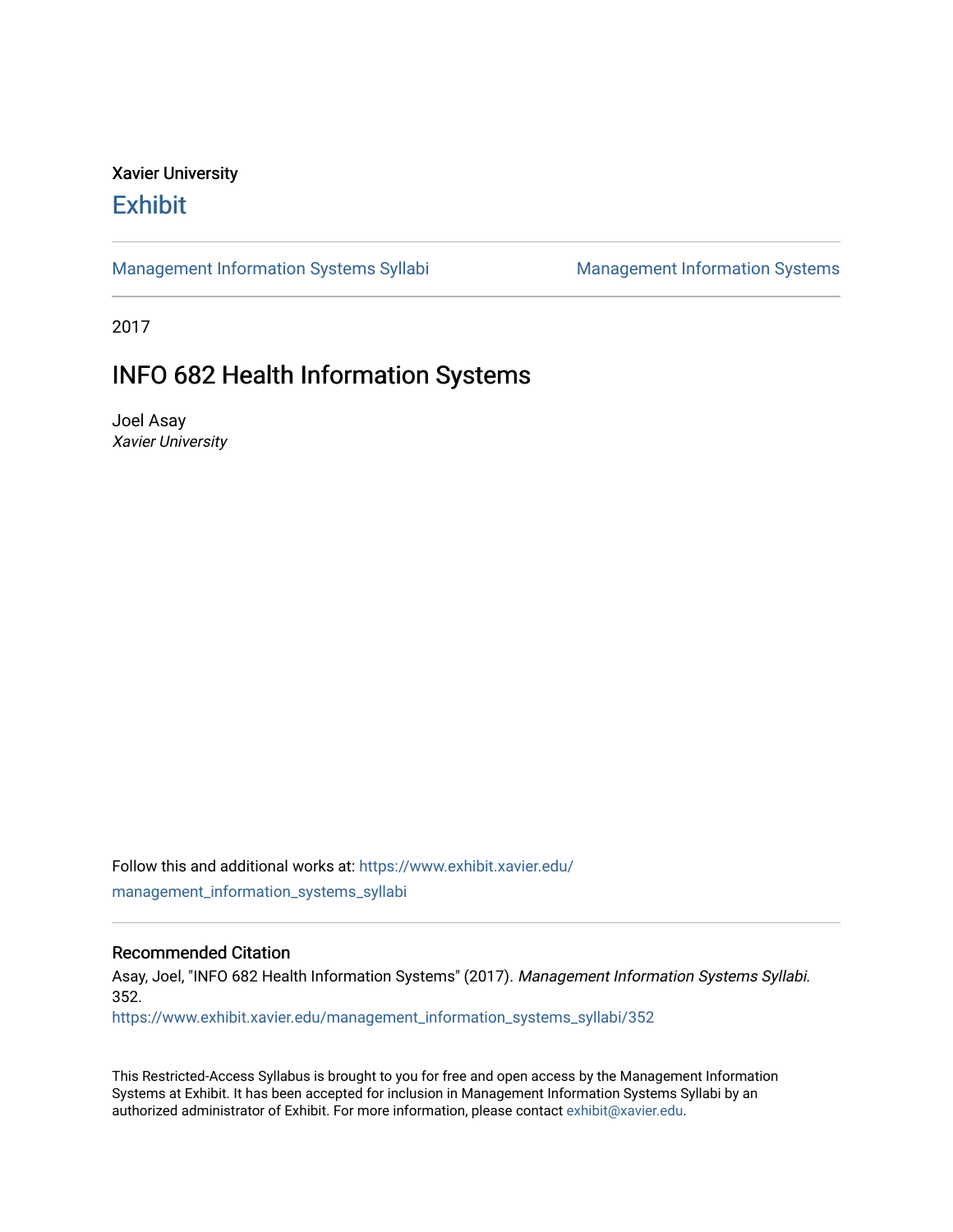# **INFO 682: Health Information Systems**

## **COURSE SYLLABUS (Summer 2017)**

## **CLASS LOCATION AND TIME**: ONLINE

## **INSTRUCTOR**

| Name:<br>Email:  | Joel Asay<br>asayj@xavier.edu                       |
|------------------|-----------------------------------------------------|
| Office Location: | Room 221 Smith Hall                                 |
| Office Hours:    | Via email, phone or video conference by appointment |
| Telephone:       | 513-475-2938 (office)                               |
| Website:         | canvas.xavier.edu                                   |
| Section:         | 01                                                  |

## **Required Text:**

Harvard Business Course pack**—**Available for purchase here: {URL HERE WHEN AVAILABLE}

This course pack includes the following cases:

- Carolinas HealthCare System: Consumer Analytics
- Applications of Business Analytics in Healthcare
- Implementing an Electronic Health Record at the Central City Medical Group

## **Required Text:**

Health Informatics: Practical guide for healthcare and information technology professionals ( $6<sup>th</sup>$  edition)

• By Robert Hoyt and Ann Yoshihashi; ISBN: 978-1304791108

## **Pre-requisites:**

INFO 550

## **Williams College of Business Mission:**

"We educate students of business, enabling them to improve organizations and society, consistent with the Jesuit tradition."

## **Course Description:**

The course is an examination of systems and technology involved in the management of health services organizations. The predominant focus is on management's use of information technology to influence the design, operation and control of systems that enhance competitive advantage and improve health outcomes. Topics covered include hardware and software components to health information systems, federal health IT policy, privacy, ethics, electronic health records, health data systems, next generation health technology and clinical and business health informatics.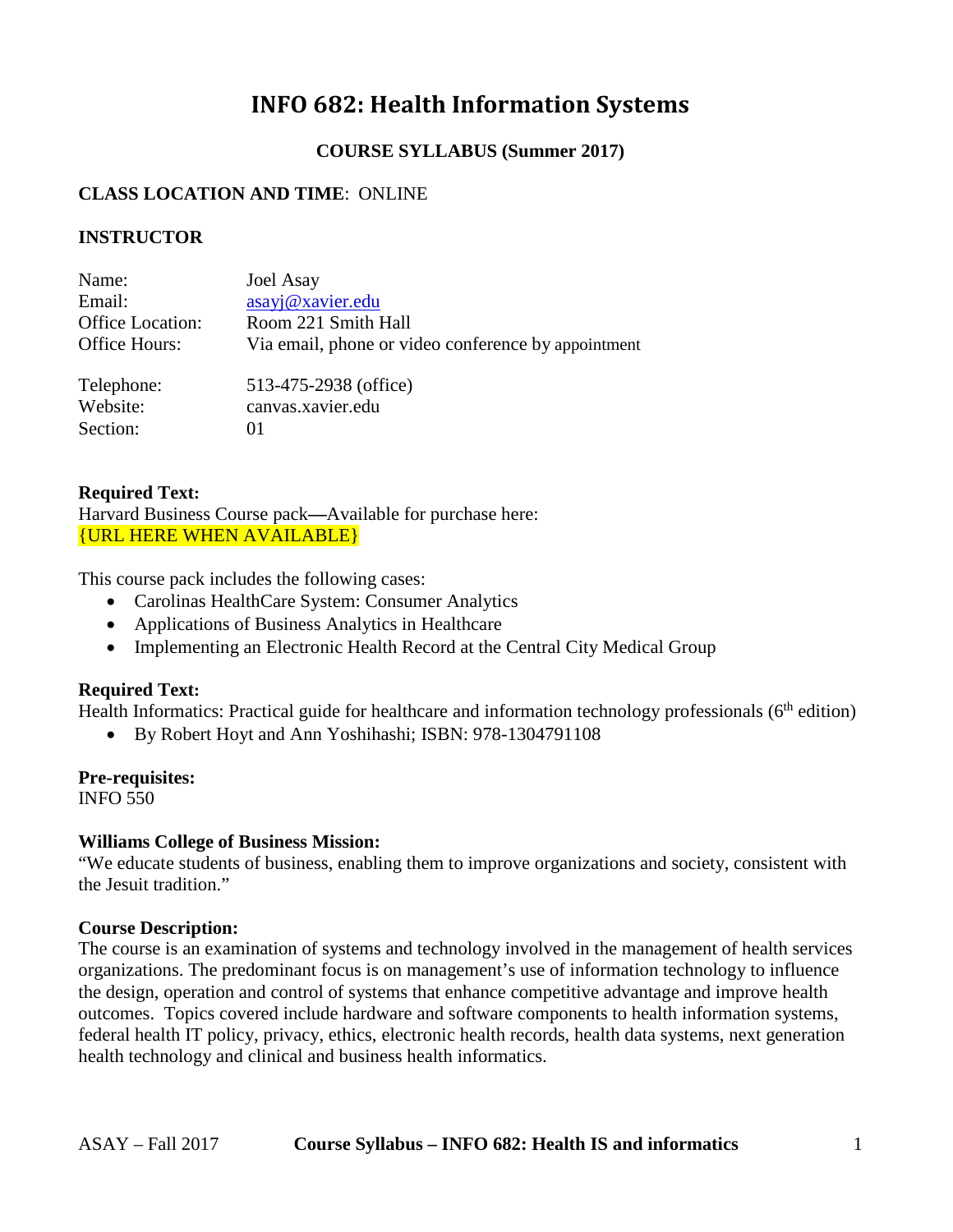## **Learning Objectives:**

Upon completion of this course, you should be able to:

- Understand the importance of information systems in a health organization
- Explain the IT infrastructure used various data systems.
- Understand the importance of informatics to clinical and operational outcomes
- Understand current issues in the acquisition and management of health information systems
- Interpret and apply federal and state health IT policy to organizational strategy
- Understand health informatics research and know where to look for best practices
- Understand and interpret the output of business analytics tools as applied to healthcare

### **My vision for this semester:**

While other industries have been quick to adopt technology, IT adoption in health services organizations has lagged. In just the last few years we have seen widespread adoption of electronic health records, a redesign of health information systems and an application of business analytics in healthcare. This class is designed to examine the benefits and risks of these systems in the healthcare industry.

Our focus will routinely intersect with the realm of ethics and moral behavior. I challenge you to use your time in our safe, online classroom environment to decide what you feel is an appropriate use of technology and what you believe is considered "crossing the line."

## **General Course Policies:**

- Due to the online nature of the course, attendance will not be taken per se, however I expect everyone to participate in the discussion boards and other aspects of the class as appropriate.
- Assignments are to be submitted on the due date. Late assignments will not be accepted unless prior arrangements have been made with the instructor. A score of 0 will be recorded for any assignment received beyond the due date.
- Grade tracking and averaging is the responsibility of the student. Canvas will be kept up-to-date for your convenience.
- All communication from me will be through Canvas and email. I usually respond to email within a few hours of receipt if I'm not sleeping. I always respond within 12 hours. If I do not respond within 12 hours, I may have missed your email, and you should bother me again. I expect others to respond with 24 hours (we aren't all addicted to our electronic notifications like me!)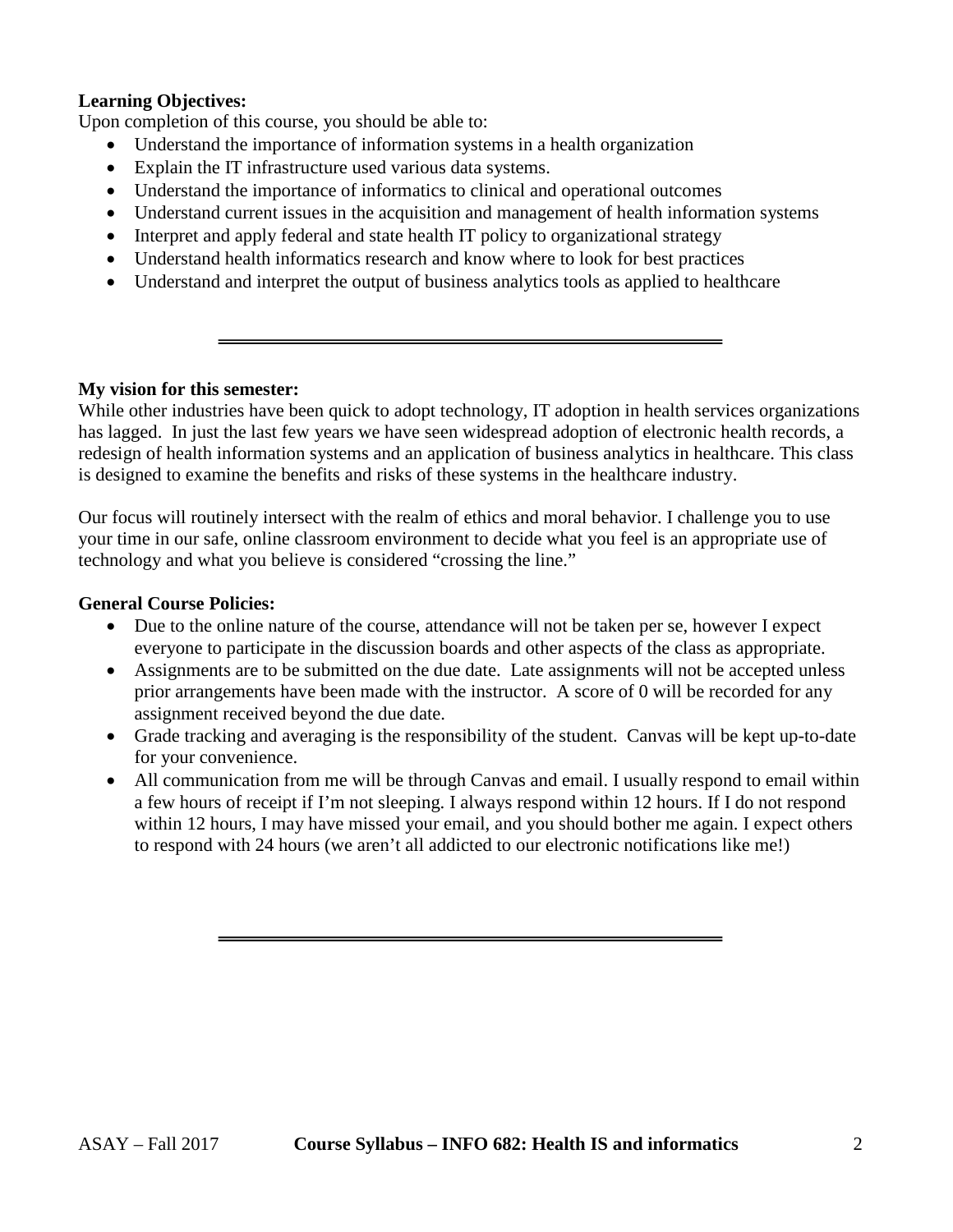## **Academic Assessment:**

The class will consist of the following methods of assessment:

## **Final Exam:**

There will be one comprehensive final exam covering all class material. The exam will cover material from the readings, in-class discussions, case analyses, and assignments. It will primarily be a written, essay exam with a few extra questions regarding important technology subjects covered during the course. The final exam will be timed and completed on canvas.

### **Case Discussions:**

The case method is the primary form of teaching and learning at the elite universities across the world, including Harvard Business School. We will be taking a form of the case method and adapting it for use in our class room. Several times during the semester (as highlighted in the schedule) we will be discussing these cases as a class and debating the subjects with each other via the discussion boards. **To quote Harvard:** *"As you watch a case study unfold in class, you'll see students doing 85 percent of the talking, as the professor steers the conversation by making occasional observations and asking questions."* 

### **Homework:**

Weekly assignments will typically come in the form of readings, essays, IS activities and written case analyses. It is imperative you come prepared for each class period, since what you study on your own will be required for you to fully participate in-class.

### **Discussion board participation:**

Because the case method requires everyone to properly work, I require you to be engaged in class to the fullest degree possible. Each week you will be given the opportunity to earn up to 3 points, assessed as follows:

- 1 points Quality summary post only with no follow-up or additional discussion
- 2 points Routine participation in discussions, but not substantively contributing to the conversation.
- 3 points Frequent participation with valuable insights, comments and thought-provoking questions

## **Reflections:**

Reflections on the course and your learning will be submitted twice during the term. These short (2-3 paragraphs) are meant for you think back on the key points and reactions to topics brought up during inclass discussions and how these relate to your current or future work environment. Reflections should include, but not be limited to:

- How will the information from the past few weeks influence or benefit you?
- Did any specific subject or topic presented in class make you feel passionate or polarized in some way? Did something we discussed in class change your opinion about a subject?
- Is there a rebuttal you would like to offer against another argument presented in class?

These reflections will only be read by me, but if you present a good argument or idea, I will seek your permission before anonymously bringing up the idea in a future class.